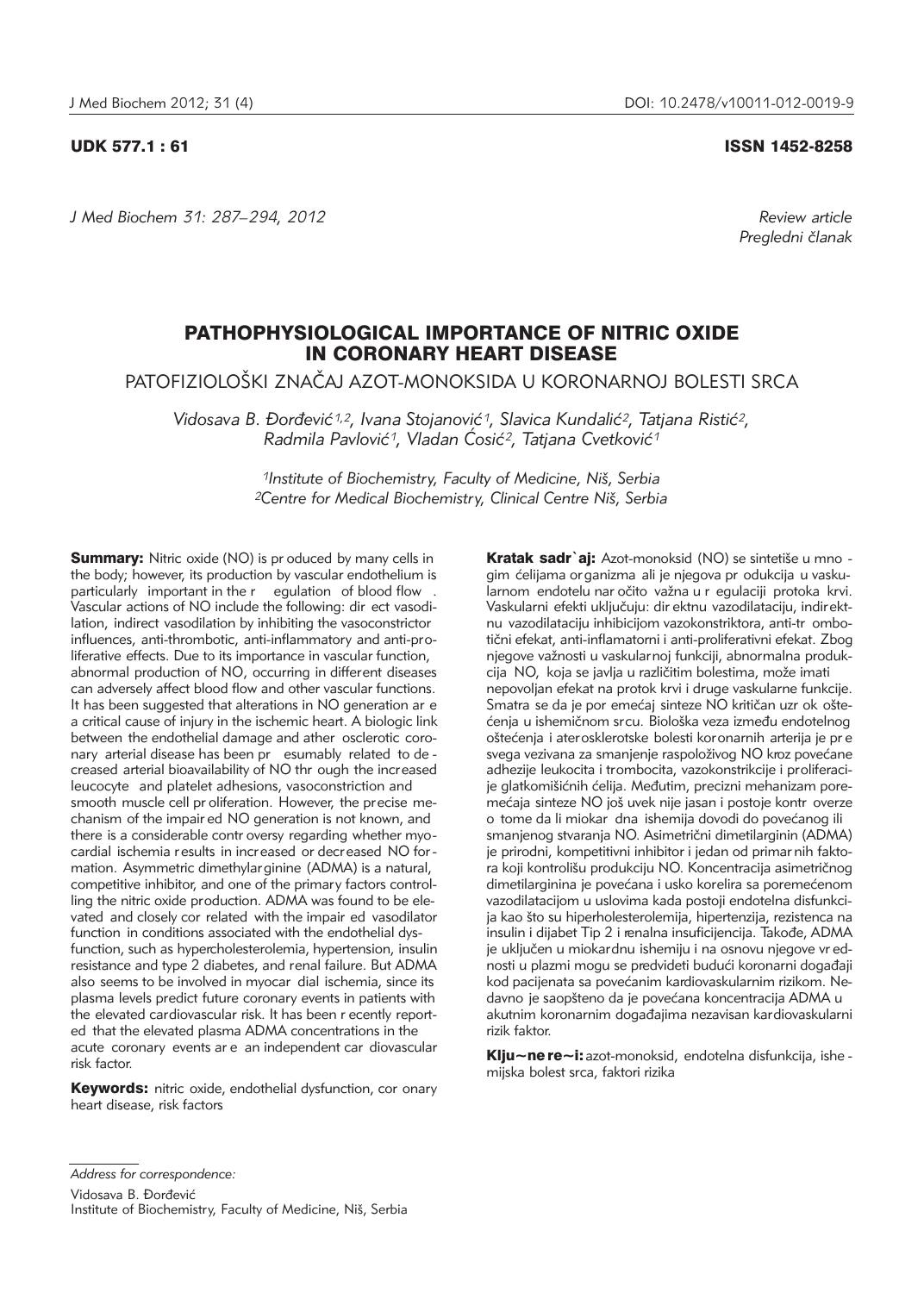## Introduction

Nitric oxide (NO) is a simple, diatomic gaseous molecule that is a key signaling messenger in the cardiovascular system (1). NO ser ves many important biological functions in the car diovascular physiology where it is produced in both endothelial and smooth muscle cells. NO pr oduced in endothelium contr ols vascular tonus and per meability, maintains vascular integrity by inhibiting the platelet aggregation, leukocyte endothelium adhesion and vascular smooth muscle proliferation. NO pr oduced in car diac smooth muscle cells r egulates cardiac contractility (2). In order for NO to preserve normal vascular physiology, its adequate levels have to be pr oduced. NO is synthesized from amino acid L -arginine and molecular oxygen by one of thr ee nitric oxide synthases (NOS): neuronal NOS (nNOS, NOS1), endothelial NOS (eNOS, NOS3), and inducible NOS (iNOS, NOS2). These isoforms are encoded by the genes located on different chromosomes (12q24.2; 7q35-36; 17cenq42), and show 50%–60% of homology in their ami no acid sequences in the oxidase and r eductase domains that bind cofactors FAD, FMN, NADPH and BH4 (3). NOS isofor mes exert differ ent characteristics wich r eflect their various functions in vivo (4). Endothelial NOS and nNOS ar e expressed constitutively and their activity is primarily r egulated by the levels of intracellular calcium and calmodulin concentrations, while iNOS is expr essed during pathological processes, such as heart failure (5), after induction by cytokines and other inflammatory mediators, and produces high levels of nitric oxide (6).

nNOS is predominantly expressed in some neurons and skeletal muscles, eNOS in endothelial cells, and iNOS in macrophages and monocytes. In spite of their names, different types of cells express these isoforms, and numerous tissues express more than one isoform. Endothelial cells expr ess eNOS and iNOS, and cardiomyocytes nNOS. Further on, the inner vation and vascular str uctures in all tissues expr ess nNOS and eNOS, while circulating cells may express iNOS.

In order to be activated, NOS pr oteins have to bind cofactors and dimerize (9). eNOS consists of two identical monomers, and each monomer has two principal domains: C-terminal reductase domain with binding sites for NADPH, FMN, and FAD, and N-terminal oxidase domain which takes away an electr on from L-arginine and contains binding sites for (ir on) hem, BH4, and L-arginine (9,10). NOS proteins first bind the FAD and FMN cofactors. The addition of L arginine, BH4, and hem enables the proteins to form dimers. Hem is essential for the pr ocess of dimerization. The lack of these cofactors leads to NOS dysfunction (11). Low concentration or lack of L-arginine catalyzes the r eduction of oxygen to super oxide or hydrogen peroxide (12), and dr op of BH4 level to simultaneous production of NO and super oxide, the products which may interact to for m peroxynitrite (13). The formed dimers eNOS and nNOS ar e inactive till the binding of calmodulin, effectuated via the increased concentration of the intracellular calcium. iNOS is activated even in low calcium concentrations due to high enzyme affinity towards calmodulin (14). This means that the main »switch« for the activa-



**Figure 1** Model proposed for the dimeric eNOS structure.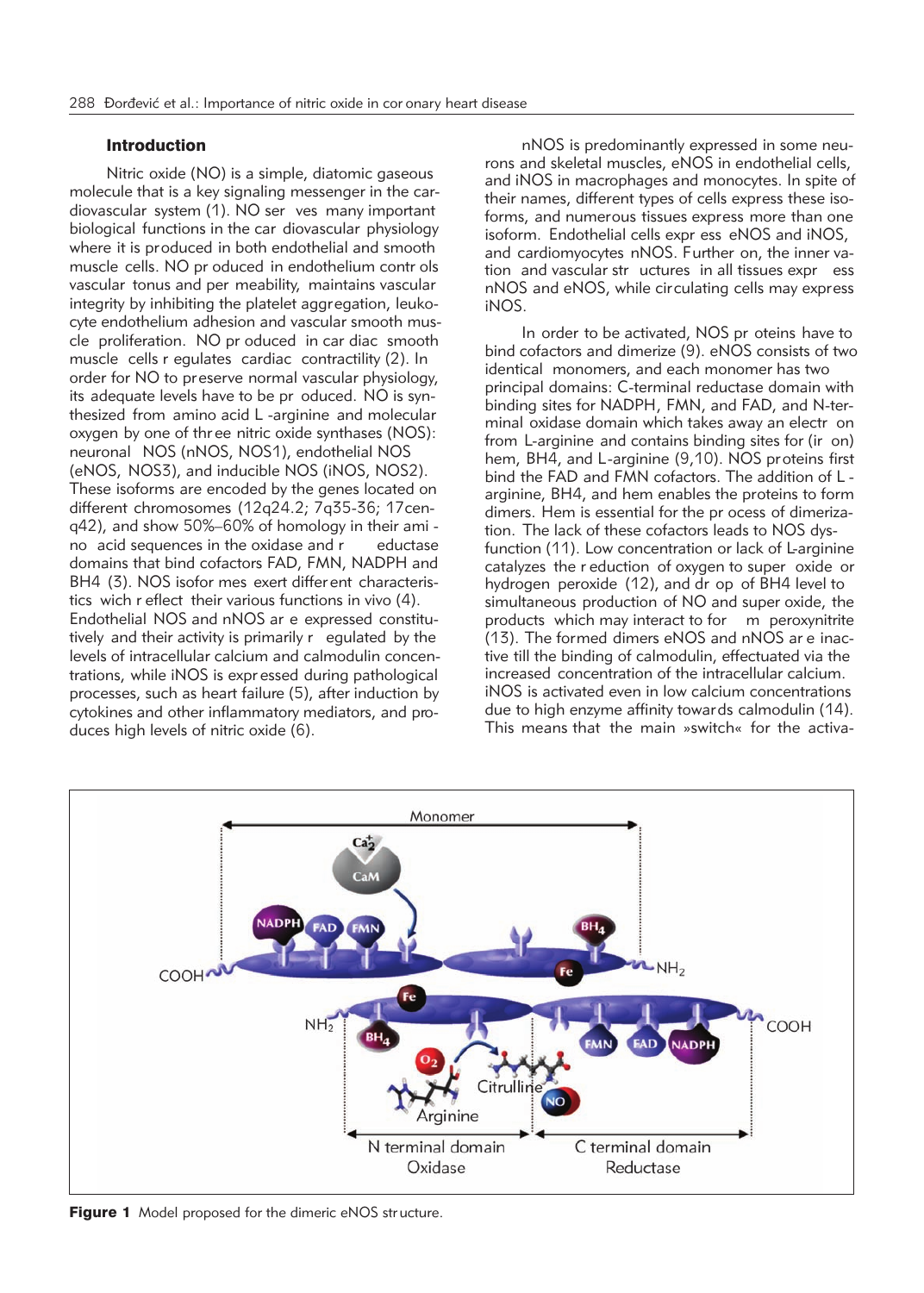

Figure 2 Electron transfer between cofactors and substrate of the enzyme str ucture.

tion of nNOS and eNOS is a transient elevation of calcium concentration, and for iNOS, the transcription process.

The process of catalysis of the constitutive NOS involves two oxidation stages: first, L -arginine is hy dro xylated to NG -hydroxy-L-arginine, and then the oxidation of this inter mediary occurs with the use of one electron of NADPH and for mation of L-citrulline and NO (15). In the r eaction, 1.5 moles of NADPH and 2 moles of oxygen per a mole of citr ulline are consumed (16).

## Regulation of eNOS activity and gene expression

eNOS gene is expressed constitutively thus providing the basal concentration of eNOS pr otein. Stable concentrations of mRNA ar e maintained by the complex r egulatory mechanism of gene expr ession (17). The eNOS gene promoter has multiple cisregulatory DNA sequences, including CCAT box, Sp1 sites, GATA motifs, CACCC box, AP-1 and AP-2 sites, p53 binding sites, NF-1 elements and the sequences responsive to ster ol elements and shear str ess (18). The positive r egulatory domains I and II (PRDI and PRDII) are located in the pr oximal promoter and involved in the baseline r egulation of gene transcription by transcription factors such as Sp-1, Sp-3, Ets-1, Elf-1 YY1 and MY C-associated zinc finger pr otein (19). Shear stress activation of the promoter is mediated by NF B which binds to the r esponsive element GAGACC located upstr eam of the transcription side (20). Laminar flow shows a nine-fold incr ease of mRNA in bovine endothelial cells, and this effect is mediated by the transient incr ease of gene transcription and prolonged mRNA half-life (21).

The post-transcription r egulation is accomplished by the dimerization of the pr otein subunits of NOSs and by the interaction with the caveolin protein

and heat shock protein hsp90 (22). The nNOS gene encodes a PDZ domain in exon 2 that is r equired for membrane association. During nNOS splicing several variants may be formed lacking exon 2 thus resulting in the expression of cytoplasmic nNOS that lacks subcellular localization sequences (2). In the endothelial cells eNOS is localized to caveolae by N-terminal fatty acid modifications as well as interactions with the heat shock protein hsp90 and caveolins (23). eNOS binds to caveolin-1 in the endothelial cells, and in the cardiac muscle to caveolin-3. eNOS activation r equires eNOS trafficking fr om the plasma membrane to the Golgi apparatus and enzyme phosphor ylation of the amino acid serine at position 1177 by the Akt, PKA or AMP kinases, which is the main mechanism of eNOS activation and incr eases in eNOS sensitivity to basal concentrations of calcium/calmodulin (24, 25). Tonic or phasic eNOS activation in r esponse to blood flow is independent of calcium concentration changes and constitutes the shear str ess. Although phosphorylation of the serine 1177 r esidue plays an essential role in eNOS enzyme activation, its r egulation is dependent on the phosphor ylation of other amino acid r esidues such as the serine633 r esidue, which also incr eases eNOS activity , or the thr eonine495 residue, which inter feres with the calmodulin binding domain, thus down r egulating NO synthesis (22).

## Molecular targets of NO

In many cells and for numer ous signaling roles of NO, the physiologic tar get is soluble guanylate cyclase (26). NO activates guanylate cyclase by binding to the hem ir on, which increases cGMP level in the cell. Via cGMP, NO leads to the relaxation of vascular smooth muscles and vasodilatation. In the brain, NO activates NMDA receptors, and in autonomous nerve system it pr oduces a transmitter which mediates the relaxation of smooth muscles of the gastrointestinal, urinary, and respiratory tract.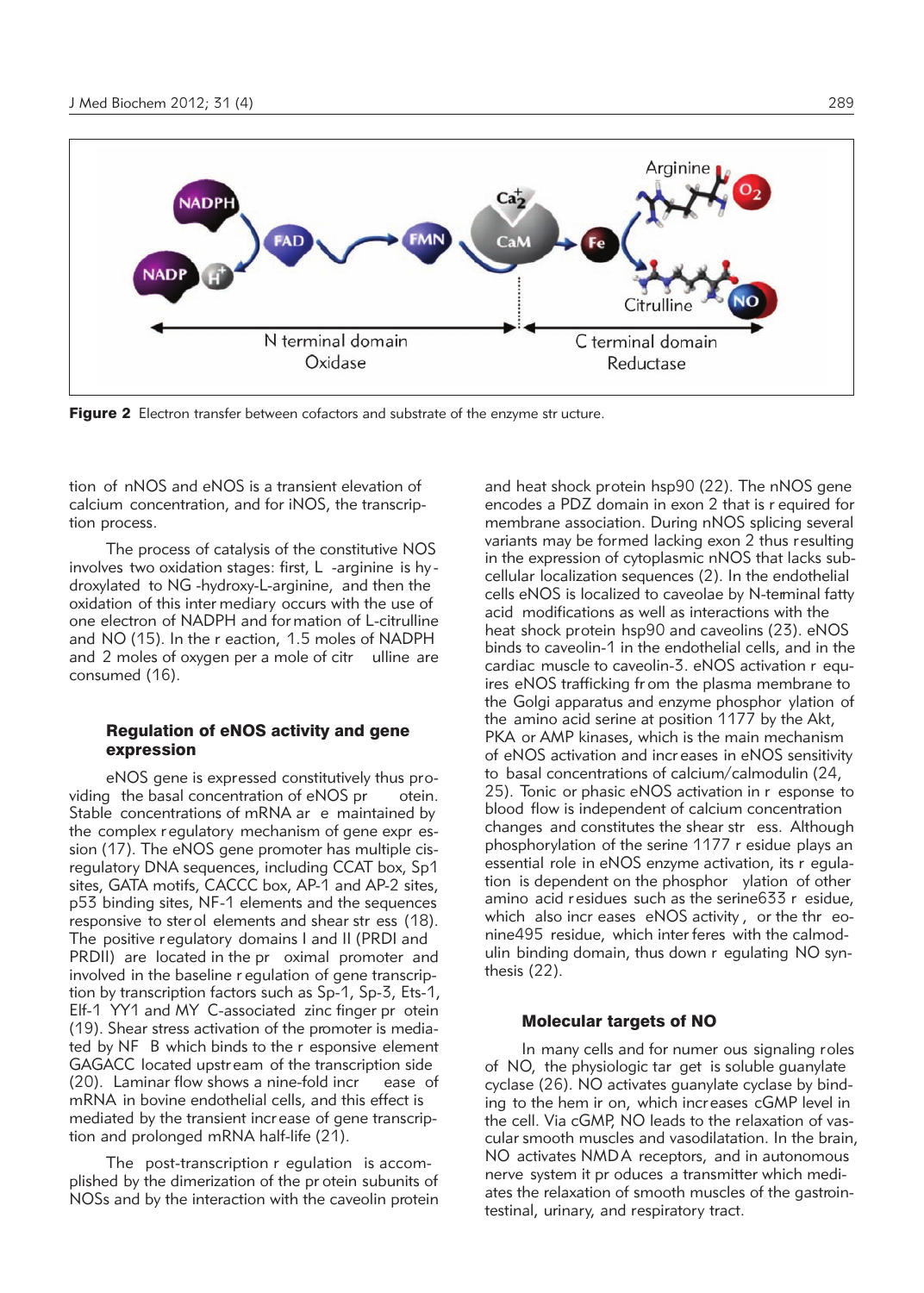The next NO target is sulphydryl groups of proteins with which it cr eates nitrosothiols (27). Nitrosylated hemoglobin ser ves as a natural transporter and pool of NO (28). In the car diac muscle, NO nitrosylates the SH group of ryanodine receptor in the membrane, thus activating the r eceptor (29). Nitrosylation of N-ethylmaleimide-sensitive factor is signi ficant for the r egulation of exocytosis. P eroxynitrite anion is created in the reaction with superoxide.

In the case of pr oduction of lar ge amounts of NO, which occurs in iNOS activation, this molecule can directly inhibit mitochondrial complexes I and IV. It induces ener getic depletion in the cell by way of poly(ADP-riboso)polymerase activation (2). In gene ral, biologic r oles of NOS ar e effectuated via the effects of soluble guanylate cyclase and S-nitr osylation of proteins, while other mechanisms lead to toxic effects of NO.

## Endothelial dysfunction and NO

Vascular endothelium is an active or gan which in physiologic conditions expresses a number of useful effects, such as vasodilatator y, antioxidative, antiinflammatory, anticoagulant, and profibrinolytic ones; it inhibits adhesion and migration of leukocytes, in hibits proliferation and migration of smooth muscle cells; inhibits aggregation and adhesion of thr ombocytes (30). These atheroprotective effects depend on the balance of substances synthesized and r eleased by healthy endothelium, among which the most important vasoactive component is NO, critical in the pathophysiology of vascular disease and endothelial dysfunction concept. The disor der of endotheliumdependent vasodilatation is a systemic disorder recognized as endothelial dysfunction leading to ather osclerosis and its complications due to absence of normal endothelial functions. It occurs in ather osclerosis, hypertension, hyper cholesterolemia, and the process of normal aging (2, 31). Endothelial dysfunction in atherosclerotic coronary arteries was described for the first time by Ludmer et al. (32), and its association with the bioavailability of nitric oxide was later described as well. Reduced bioavailability of NO is the most important mechanism in the multifactorial pr ocess of the endothelial dysfunction and is involved in most important cardiovascular dysfunctions.

There are several potential mechanisms leading to endothelial dysfunction that can be divided into three categories: r eduction of eNOS expr ession, reduction of eNOS activity , and rapid elimination of NO. First, altered expression of mRNA for eNOS or protein synthesis lead to reduced eNOS activity (33). However, most evidence from the animal models and humans suggest an increased eNOS concentration in diabetes and ather osclerosis rather than decr eased one. Second, the L -arginine substrate may be deficient in the tissues or its transport to the cells may be

disturbed. The presence of endogenous competitive inhibitor asymmetric dimethylar ginine (ADMA) may reduce the production of NO, even in the presence of physiologic substrate concentrations (34). Third, eNOS requires numerous cofactors for its activity . BH4 is especially important among them, the synthesis of which is controlled by GTP cyclohydrolase, and in the absence of which the transport of electr ons through eNOS becomes uncoupled, and superoxide is created instead of NO (35). F ourth, in order to be activated, eNOS has to be dimerized and adequately localized in the caveolae via caveolin and hsp90 (36). F ifth, eNOS is phosphorylated in the S1179 position via Akt or some other kinase (37). Sixth, with dysfunctional epithelium, there is an incr eased ROS pr oduction, above all via NADPH oxidase activity or uncoupling of eNOS, which may reduce NO levels via several different pathways: direct inactivation by super oxide, with peroxynitrite formation (38), reduction of expression and activity of NOS as the consequence of substrate or cofactor reduction, due to incr eased ADMA concentration (39), and due to uncoupling of NOS induced by the incr eased oxidation of tetrahydr obiopterin (24).

The results of recent studies have demonstrated that some drugs, such as antioxidants and r enin-angiotensin system blockers, may r educe the endo thelial dysfunction via the mechanism of activation of eNOS by phosphorylation of the amino acid residues in specific positions. Dias et al. (22) have shown that Talmisartan, a blocker of angiotensin II r eceptor, reduces endothelial dysfunction by eNOS activation, via phosphorylation of serine residues in the positions 1177 and 635.

Since eNOS plays a significant r ole in the regulation of blood vessel function, an excessive NO pr oduction may contribute to development of atherosclerosis. The sour ce of NO may be iNOS and nNOS expressed in blood vessel smooth muscle cells in the atherosclerotic lesions, as well as iNOS expr essed in the activated macr ophages and monocytes (40). These isoforms produce NO, which with peroxynitrite, can increase the oxidative str ess and oxidative modification of LDL particles (41). The evidence of the presence of per oxynitrite in human ather osclerotic lesions is the finding of nitr otyrosine. NO can affect redox-sensitive transcription of the genes involved in the process of activation of the endothelial cells (42).

## Risk factors for ischemic heart disease and NO

## *Hypertension and NO*

Blood pressure is contr olled via the interaction of several homeostatic r egulatory mechanisms, in cluding the r enin-angiotensin system, autonomous nerve system, and the local mediators such as NO . The role of NO in the regulation of blood pressure is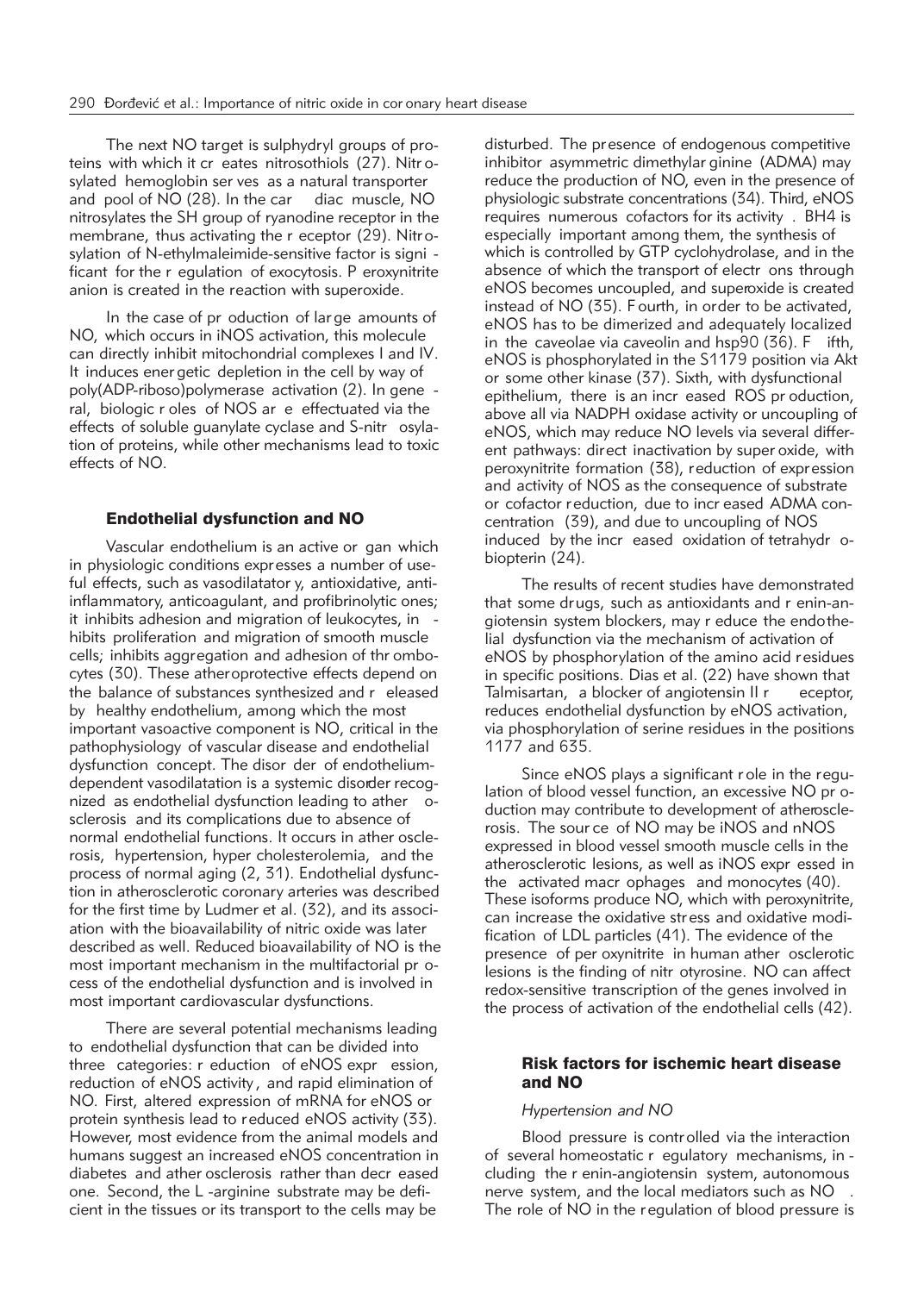very important. NOS inhibition induces blood pr essure elevation in many animal species (43). Blood pressure in eNOS knockout mice is 30% higher than in their wild-type counterparts. It is still unclear why other homeostatic mechanisms cannot compensate for eNOS. One of possible explanations is that the renin-angiotensin system and the autonomous ner ve system serve primarily to prevent hypertension. Alternatively, there have been infor mation that eNOS is involved in the control of baroreceptors (44). Hypertension is associated with the incr eased release of vasoconstrictive endothelial mediators, including the angiotensin II as one of the most potent vasoconstrictors which induces the pr oduction of endothelin via the MAP kinase pathway (45). It also stimulates ROS production (46) and increases BH4 consumption, in hibiting NO production. The question could be right fully asked whether endothelial dysfunction in hypertension is a cause or a consequence. On one hand, there are evidence indicating the defective phosphoinositol, NOS-activating pathway, and the suggestion that it is responsible for endothelial dysfunction in the essential hypertension (47). On the other hand, Zizek (48) has demonstrated that ther e is an endothelial dysfunction in normotensive children of hypertensive patients, and there are evidence of the association of the essential hypertension with the eNOS gene polymorphism (49, 50). Since endothelial dysfunction in hypertension is genetically deter mined, hypertension could be the cause of endothelial dysfunction. How ever, the endothelial dysfunction is encounter ed in patients with secondar y hypertension as well, so it could well be the consequence of hypertension. In view of the above facts, the endothelial dysfunction could equally be the cause and consequence of hypertension.

## *Dyslipidemia, NO and atherosclerosis*

It has been well known that some of the abnormalities of lipid metabolism, mostly high cholester ol and/or triglyceride levels, ar e usually encountered in most patients with the ischemic heart disease (IHD). The incidence of IHD in individuals with the disturbed lipoprotein metabolism is  $60\% - 65\%$  (51). Ather ogenic lipoproteins are the crucial factors in the initiation and promotion of ather osclerosis, the dir ect consequence of which is IHD. A cute and chronic manifestations of ather osclerosis are the r esult of chr onic inflammation, partly initiated and maintained by LDL particles penetrating into the subendothelial space from the circulation, where they are oxidatively mo dified (oxLDL) (52). By the activation of NF B, oxLDL induce the expr ession of the adhesion molecules in endothelial cells, enabling the adhesion of circulating inflammatory cells to the endothelium and their transition into the subendothelial space (53). The elevation of L-selectin, a vascular cellular adhesion molecule-1 and inter cellular adhesion molecule-1 in the sera of patients with cor onary arterial disease is an

indicant of the endothelial activation and dysfunction. Endothelial activation can be induced by triglyceriderich lipoproteins, such as chylomicr on remnants and VLDL remnants penetrating the endothelium and reaching the intima. In a prospective cohort study on 7587 women and 6394 men, it has been shown that the increased triglyceride concentration is associated with the increased risk of IHD, myocar dial infarction,

and mortality in both genders (54).

Highly reactive free oxygen radicals are released in the blood vessel wall fr om inflammatory and also endothelial cells themselves (55), which oxidatively modify lipoproteins. In the culture of endothelial cells, eNOS may pr oduce large amounts of super oxide after the addition of LDL particles to the medium (56). Increased LDL and decr eased HDL concentrations induce disintegration of the caveolae complex, where NOS is bound (57). V ascular smooth muscle cells of rats, in which hypertension is induced by angiotensin II, also produce superoxide by the activation of membrane NADPH oxidase (58). Super oxide and other oxygen radicals may oxidize NO to the metabolites which cannot activate guanylate cyclase, being potentially toxic to the endothelium (such as peroxynitrite). The fact that ather osclerotic rabbit aorta produces more NO supports the notion that dys functional endothelium synthesizes mor e NO compared to normal one. oxLDL particles also stimulate transcription and synthesis of eNOS (59). An increased iNOS expression, producing large amounts of NO, has been demonstrated in human ather osclerotic plaques (60). These findings show that vascular cells in hypercholesterolemia and atherosclerosis synthesize more NO than dor mant cells, but NO is rapidly inactivated or converted into toxic oxides due to increased production of fr ee radicals. On the other hand, oxLDL may inhibit NOS and consequentially reduce NO production (61). Moreover, an increased production of ADMA, demonstrated in persons with hypercholesterolemia, competitively inhibits NOS (62). The increases of lipoproteins (a), encountered in the impaired coronary endothelium function (63), inhibits NOS with its oxidatively modified components or oxidizes and inactivates NO (64). R educed NO may stimulate the synthesis and r elease of the endo thelin and proinflammatory cytokines, release of growth factors, hyperplasia, and migration of the smooth muscle cells and thr ombocyte adhesion to the endothe lium. All these consequences of endothelial dysfunction are significant in the initiation, pr ogression and clinical manifestation of atherosclerosis, i.e. IHD (65).

## *Diabetes and NO*

In thin individuals, the insulin stimulates blood flow and r educes vascular r esistance in the skeletal muscles (66). Using L-NMMA and by BH4 synthesis inhibition, it has been shown that blood flow stimulation and release of glucose are NO-mediated (67). In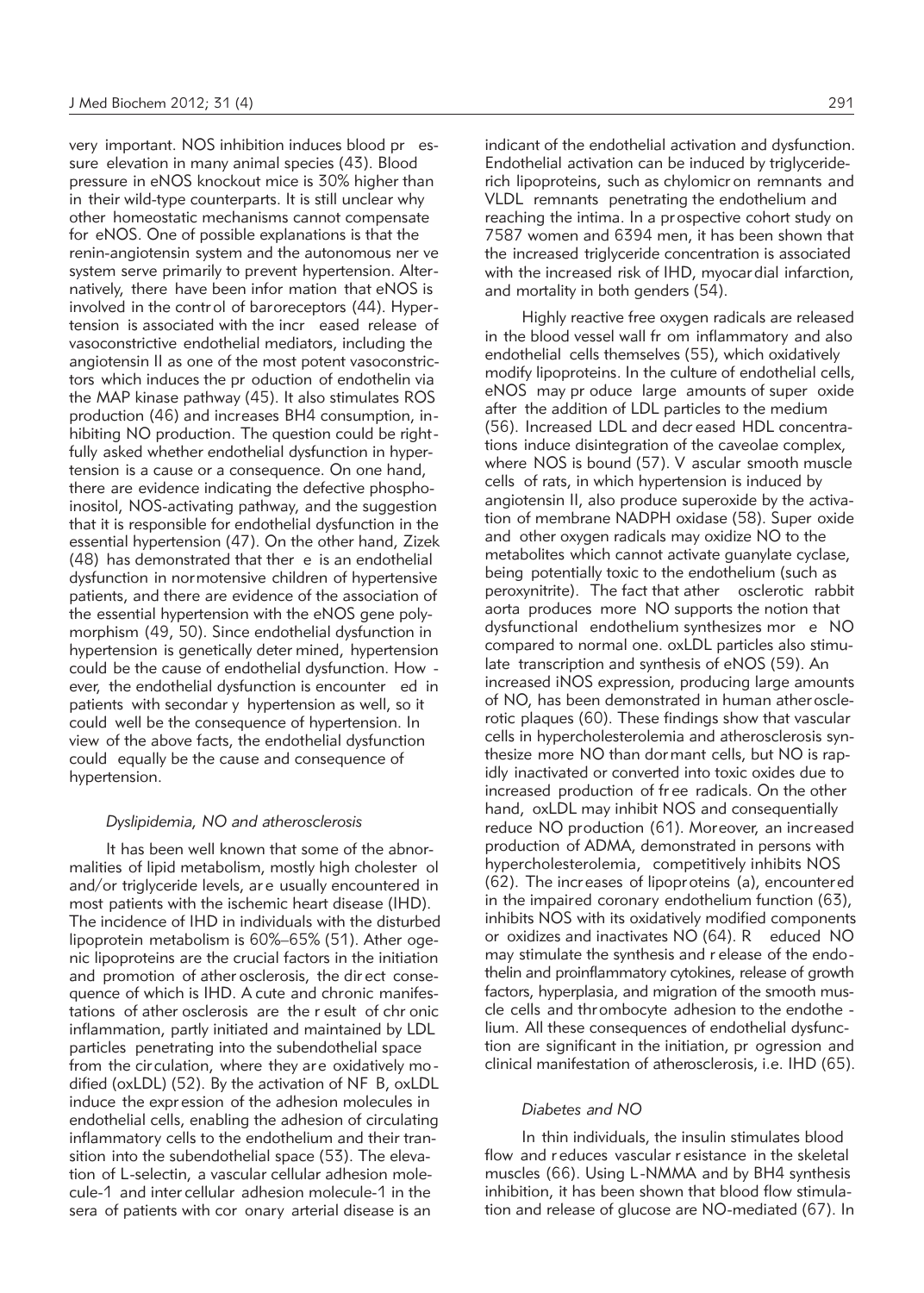healthy individuals, the insulin increases NOS activity stimulating the phosphatidylinositol-3 kinase and Akt kinase. In insulin r esistant patients, the signal transduction is disturbed via phosphatidylinositol-3 kinase pathway, responsible also for glucose uptake by the cells. Due to r educed stimulation of NOS by the insulin, NO pr oduction is r educed, and consequentially the endothelium-dependent vasodilatation (68). However, the transduction by insulin via MAPK is preserved, resulting in the enhanced pr oduction of endothelin and stimulation of the inflammation and thrombosis (70). Ther eupon, hypertension occurs associated with the incr eased ADMA concentration (71). The occur rence of metabolic disor ders (oxidatively modified LDL) leads to downregulation of eNOS expression (72). Clinical studies with A CE inhibitors and statins have shown that these dr ugs not only reduce coronary disease and mortality fr om cardiovascular diseases, but also pr event the development of diabetes type 2 (73, 74), confir ming the r ole of endothelial dysfunction in the pathophysiology of the insulin resistance.

## **References**

- 1. Bredt DS, Snyder SH. Nitric oxide: a physiologic messenger molecule. Ann Rev Biochem 1994; 63: 175–95.
- 2. Liu VWT, Huang PL. Cardiovascular roles of nitric oxide: a review of insights fr om nitric oxide synthase gene disrupted mice. Cardiovas Res 2008; 77: 19–29.
- 3. Govers R, Rabelink TJ. Cellular regulation of endothelial nitric oxide synthase. Am J Physiol R enal Physiol 2001; 280: F193–206.
- 4. Stuehr DJ. Structure-function aspects in the nitric oxide synthases. Annu R ev Pharmacol Toxicol 1997; 37: 339–59.
- 5. Ferreiro CR, Chagas AC, Carvalho MH, Dantas AP, Sca vone C, Souza LC, et al. Expr ession of inducible nitric oxide synthase in increased in patients with heart failur e due to ischemic disease. Braz J Med Biol R es 2004; 37: 1313–20.
- 6. Andrew PJ, Mayer B. Enzymatic function of nitric oxide synthases. Cardiovasc Res 1999; 43: 521–31.
- 7. Barouch LA, Harrison RW, Skaf MW, Rosas GO, Cappola TP, Kobeissi ZA, Hobai IA, Lemmon C A, Burnett AL, O'Rourke B, Rodriguez ER, Huang PL, Lima JA, Berko witz DE, Hare JM. Nitric oxide regulates the heart by spatial confinement of nitric oxide synthase isoforms. Nature 2002; 416(6878): 337–9.
- 8. Balligand JL, Kobzik L, Han X, K aye DM, Belhassen L, O'Hara DS, Kelly RA, Smith TW, Michel T. Nitric oxidedependent parasympathetic signaling is due to activation of constitutive endothelial (type III) nitric oxide synthase in cardiac myocytes. J Biol Chem 1995; 270(24): 14582–6.
- 9. Alderton WK, Cooper CE, Knowles RG. Nitric oxide syn-

Hyperglycemia, accompanying the diabetes, in creases superoxide production in the electr on-transport chain in the mitochondria (73). Super oxide activates protein kinase C, and the kinase activates NADPH oxidase to pr oduce even more superoxide. The reaction of NO and super oxide produces peroxynitrite which oxidizes BH4, uncoupling NOS, which produces superoxide instead of NO . Superoxide increases the production of the advanced glycation end products (74), and they incr ease the pr oduction of superoxide and other ROS, r educing thus NO. The resulting hyperglycemia-induced oxidative str ess inhibits dimethylaminohydrolase (DDAH) (75), with consequential ADMA increase and the final r esult of reduced NO synthesis.

## Conflict of interest statement

The authors stated that ther e were no conflicts of interest regarding the publication of this article.

thases: structure, function and inhibition. Biochem J 2001; 357: 593–615.

- 10. Andrew PJ, Mayer B. Enzymatic function of nitric oxide synthases. Cardiovasc Res 1999; 43: 521–31.
- 11. Vásquez-Vivar J, Kalyanaraman B, Martásek P, Hogg N, Masters BS, Karoui H, Tordo P, Pritchard KA. Superoxide generation by endothelial nitric oxide synthase: the influence of cofactors. P roc Natl A cad Sci U S A 1998; 95(16): 9220–5.
- 12. Rabelink TJ, Luscher TF. Endothelial nitric oxide syntha se: host defense enzyme of the endothelium. Arterioscler Thromb Vasc Biol 2006; 26: 267–1.
- 13. Beckman JS, K oppenol WH. Nitric oxide, super oxide, and peroxynitrite: the good, the bad, and ugly . Am J Physiol 1996, 271: C1424–37.
- 14. Michel T, Feron O. Nitric oxide synthases: which, wher e, how, and why? J Clin Invest 1997; 100: 2146–52.
- 15. Albrecht EW, Stegeman C A, Heeringa P, Henning RH, van Goor H. Protective role of endothelial nitric oxide synthase. J Pathol 2003; 199: 8–17.
- 16. Korth HG, Sustmann R, Thater C, Butler AR, Ingold KU. On the mechanism of the nitric oxide synthase-catalyzed conversion of N omega-hydr oxyl-L-arginine to citr ulline and nitric oxide. J Biol Chem 1994; 269(27): 17776–9.
- 17. Searles CD. Transcriptional and posttranscriptional regulation of endothelial nitric oxide synthase expression. Am J Physiol Cell Physiol. 2006; 291(5): C803–16.
- 18. Marsden J, Heng HH, Scherer SW, Stewart RJ, Hall A V, Shi XM, et al. Structure and chromosomal localization of the human constitutive endothelial nitric oxide synthase gene. J Biol Chem 1993; 268: 17478–88.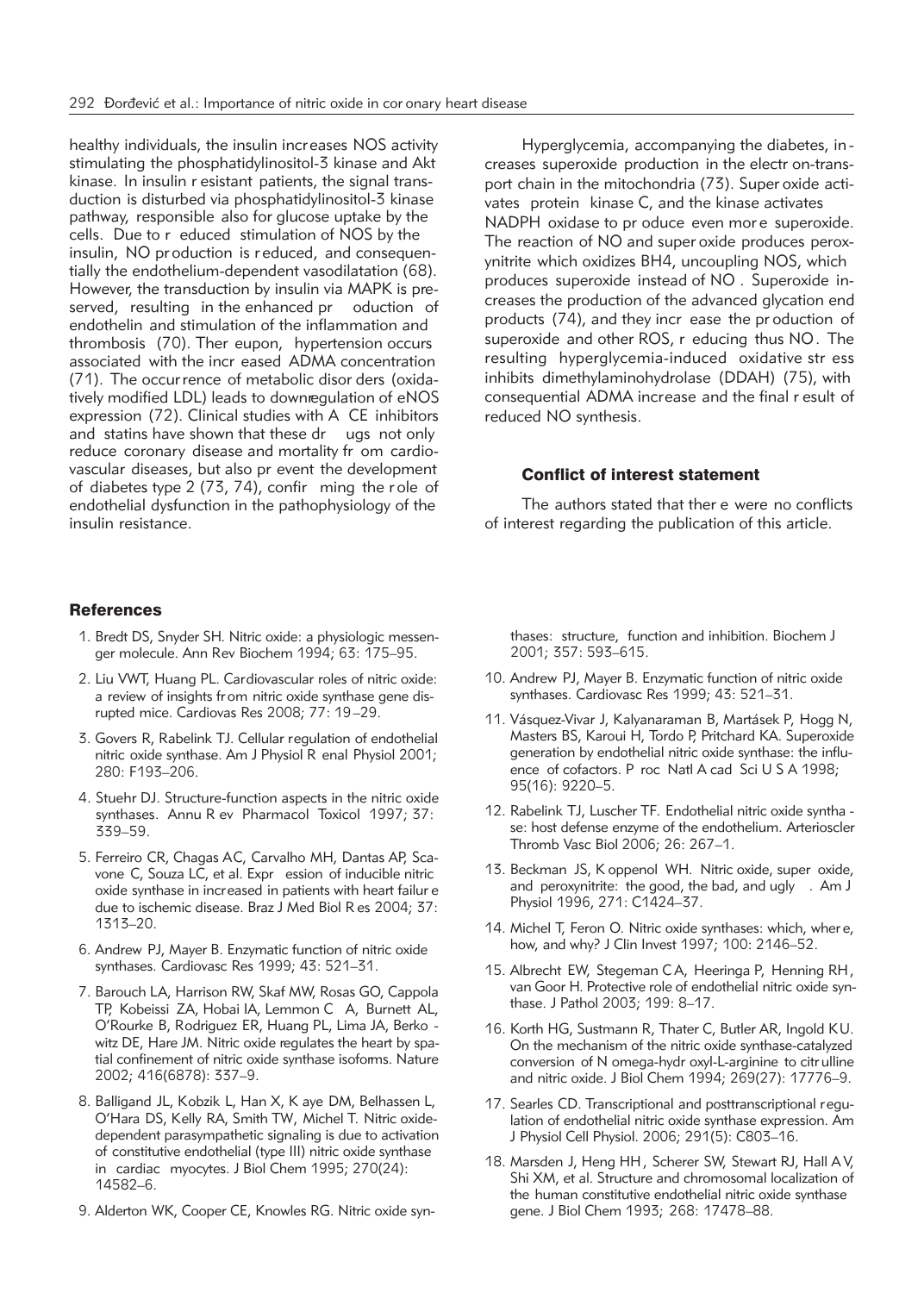- 19. Karantzoulis-Fegaras F, Antoniou H, Lai SL, K ulkarni G, D'Abreo C, W ong GK, et al. Characterization of the human endothelial nitric-oxide synthase promoter. J Biol Chem 1999; 274: 3076–93.
- 20. Davis ME, Grumbach IM, Fukai T, Cutchins A, Har rison DG. Shear str ess regulates endothelial nitric- oxide synthase promoter activity thr ough nuclear factor kappaB binding. J Biol Chem 2004; 279: 163–8.
- 21. Davis ME.Cai H. Drummond GR. Har rison DG. Shear stress regulates endothelial nitric-oxide synthase expression through c-Src by divergent signaling pathways. Circ Res 2001; 89: 1073–80.
- 22. Dias RG, Negrao CE, Krieger MH . Nitric oxide and cardiovascular system: cell activation, vascular reactivity and genetic variant. Arq Bras Cardiol 2011; 96(1): 68–75.
- 23. Garcia-Cardena G, Oh P, Liu J, Schnitzer JE, Sessa WC. Targeting of nitric oxide synthase to endothelial cell caveolae via palmitoylation: implications for nitric oxide signaling. Proc Natl Acad Sci USA 1996; 93: 6448–53.
- 24. Sessa WC. eNOS at a glance. J Cell Sci 2004; 117: 2427–9.
- 25. Boo YC, Kim HJ, Song H, Fulton D, Sessa W. Coordinated regulation of endothelial nitric oxide synthase acti vity by phosphorylation and subcellular localization. Free Radic Biol Med 2006; 41(1): 144–53.
- 26. Snyder SH, Bredt DS. Biological roles of nitric oxide. Sci Am 1992; 266: 68–77.
- 27. Stamler JS. Redox signaling: nitrosylation and related target interactions of nitric oxide. Cell 1994; 78. 931–6.
- 28. Stamler JS, Jia L, Eu JP , Mcmahon TJ, Demchenko IT , Bonaventura J, et al. Blood flow r egulation by S-nitrosohemoglobin in the physiological oxygen gradient. Science 1997; 276: 2034–37.
- 29. Xu L, Eu JP, Meissner G, Stamler JS. Activation of the cardiac calcium r elease channel (r yanodine receptor) by poly-S-nitrosylation. Science 1998; 279: 234–7.
- 30. Forstermann U. Janus-faces role of endothelial NO synthase in vascular disease: uncoupling of oxygen r eduction from NO synthesis and its pharmacological reversal. Biol Chem 2006; 387(12): 1521–33.
- 31. Cai H, Harrison DG. Endothelial dysfunction in cardiovascular diseases: the role of oxidant stress. Circ Res 2000; 87: 840–44.
- 32. Ludmer PL, Selwyn AP, Shook TL, W ayne RR, Mudge GH, Alexander RW, et al. P aradoxical vasoconstriction induced by acetylcholine in ather osclerotic coronary arteries. N Engl J Med 1986; 315: 1046–51.
- 33. Wang Y, Marsden PA. Nitric oxide synthases: gene structure and regulation. Adv Pharmacol 1995; 34: 71–90.
- 34. Cooke JP. Does ADMA cause endothelial dysfunction? Arterioscler Thromb Vasc Biol 2000; 20: 2032–7.
- 35. Cosentino F, Patton S, d'Uscio L V, Werner ER, Werner-Felmayer G, Mor eau P, et al. Tetrahydrobiopterin alters superoxide and nitric oxide r elease in pr ehypertensive rats. J Clin Invest 1998; 101: 1530–7.
- 36. Shaul PW. Regulation of endothelial nitric oxide synthase: location, location, location. Annu Rev Physiol 2002; 64: 749–774.
- 37. Fulton D, Gratton JP , McCabe TJ, F ontana J, F ujio Y, Walsh K, et al. R egulation of endothelium-derived nitric oxide production by the protein kinase Akt. Nature 1999; 399: 597–601.
- 38. Gao L, Mann GE. V ascular NAD(P)H oxidase activation in diabetes: a double-edged swor d in r edox signaling. Cardiovasc Res 2009; 82(1): 9–20.
- 39. De Gennaro Colonna V, Bianchi M, Pascale V, Ferrario P, Morelli F, Pascale W, et al. Asymmetric dimethylar ginine (ADMA): an endogenous inhibitor of nitric oxide synthase and a novel car diovascular risk molecule. Med Sci Monit 2009; 15(4): RA91–101.
- 40. Sobey CG, Br ooks RM, Heistad DD. Evidence that expression of inducible nitric oxide synthase in r esponse to endotoxin is augmented in atherosclerotic rabbits. Circ Res 1995; 77: 536–43.
- 41. Darley-Usmar VM, Hogg N, O 'Leary VJ, W ilson MT, Moncada S. The simultaneous generation of super oxide and nitric oxide can initiate lipid per oxidation in human low density lipoprotein. Free Radic Res Commun 1992; 17(1): 9–20.
- 42. Marui N, Offermann MK, Swerlick R, K unsch C, Rosen CA, Ahmad M, Alexander RW , Medford RM. Vascular cell adhesion molecule-1 (VC AM-1) gene transcription and expression are regulated through an antioxidant-sensitive mechanism in human vascular endothelial cells. Clin Invest 1993; 92(4): 1866–74.
- 43. Isakuma I, Togashi H, Yoshioka M, Saito H, Yanagida M, Tamura M. NG-methyl-L-arginine, an inhibitor of L -arginine-derived nitric oxide synthesis, stimulates r enal sympathetic nerve activity in vivo. A role for nitric oxide in the central regulation of sympathetic tone? Cir c Res 1992; 70: 607–11.
- 44. Matsuda T, Bates JN, Lewis SJ, Abboud FM, Chapleau MW. Modulation of bar oreceptor activity by nitric oxide and S-nitrosocysteine. Circ Res 1995; 76: 426–33.
- 45. Cengel A, Sahinarslan A. Nitric oxide and car diovascular system. Anadolu Kardiyol derg 2006; 6: 364–8.
- 46. Griending CC, Minieri C A, Ollerenshaw JD, Alexander RW. Angiotensin II stimulates NADPH oxidase activity in cultured vascular smooth muscle cells. Cir c Res 1994; 74: 1141–8.
- 47. Cardillo C, Kilcoyne CM, Quyyumi A A, Cannon RO, Panza JA. Selective defect in nitric oxide synthesis may explain the impair ed endothelium-dependent vasodilation in patients with essential hypertension. Cir culation 1998; 97: 851–6.
- 48. Zizek B, Poredos P, Videenik V. Endothelial dysfunction in hypertensive patients and in nor motensive offspring subjects with essential hypertension. Heart 2001; 85: 215–7.
- 49. Shoji M, Tsutaya S, Saito R, T akamatu H, Yasujima M. Positive association of endothelial nitric oxide synthase gene polymorphism with hypertension in northem Japan. Life Sci 2000; 66: 2557–62.